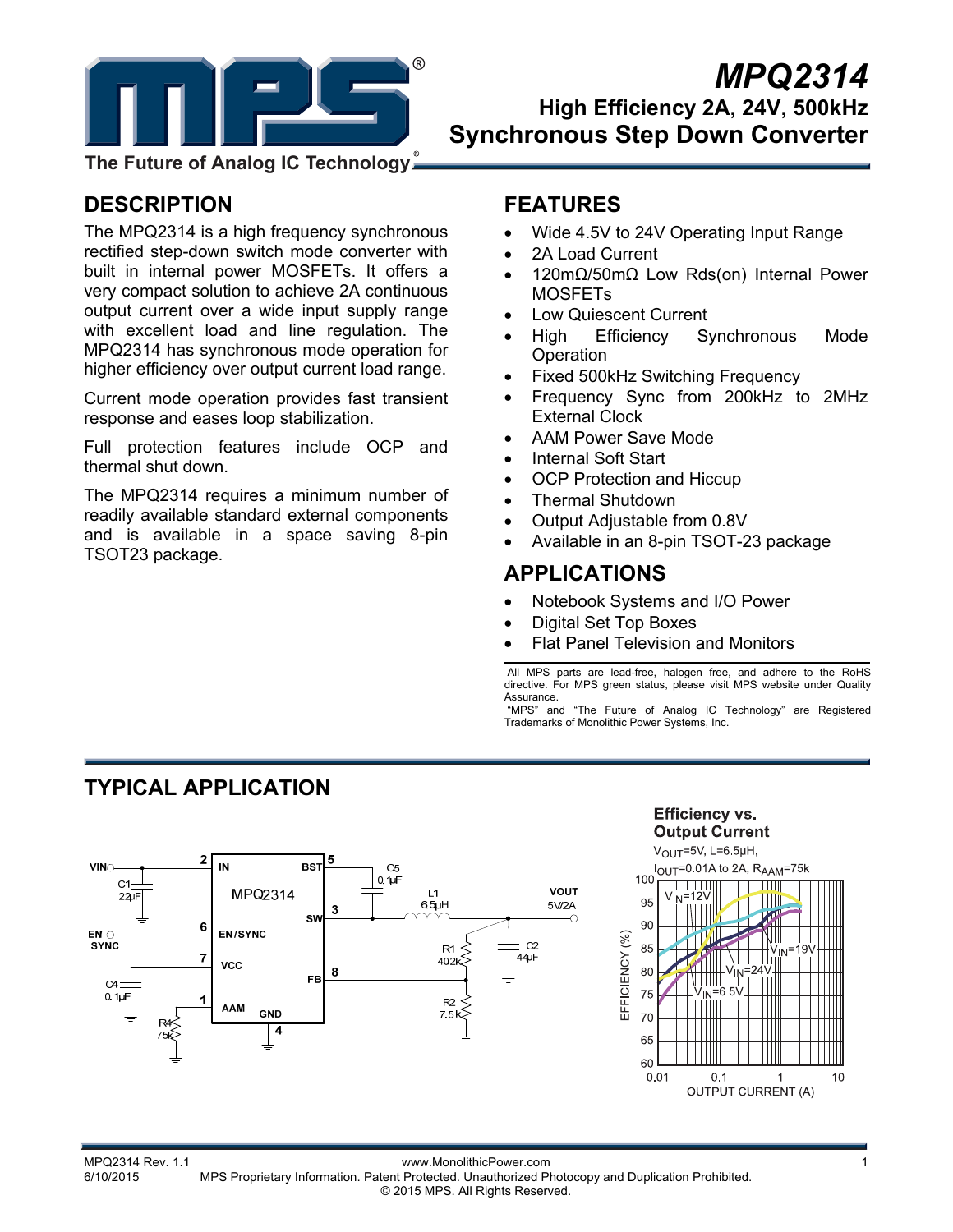

### **ORDERING INFORMATION**

| <b>Part Number*</b> | Package  | <b>Top Marking</b> |  |
|---------------------|----------|--------------------|--|
| MPQ2314GJ           | FSOT23-8 | See Blow           |  |

\* For Tape & Reel, add suffix –Z (e.g. MPQ2314GJ–Z);

## **TOP MARKING**

AELY

AEL: product code of MPQ2314GJ; Y: year code;

## **PACKAGE REFERENCE**

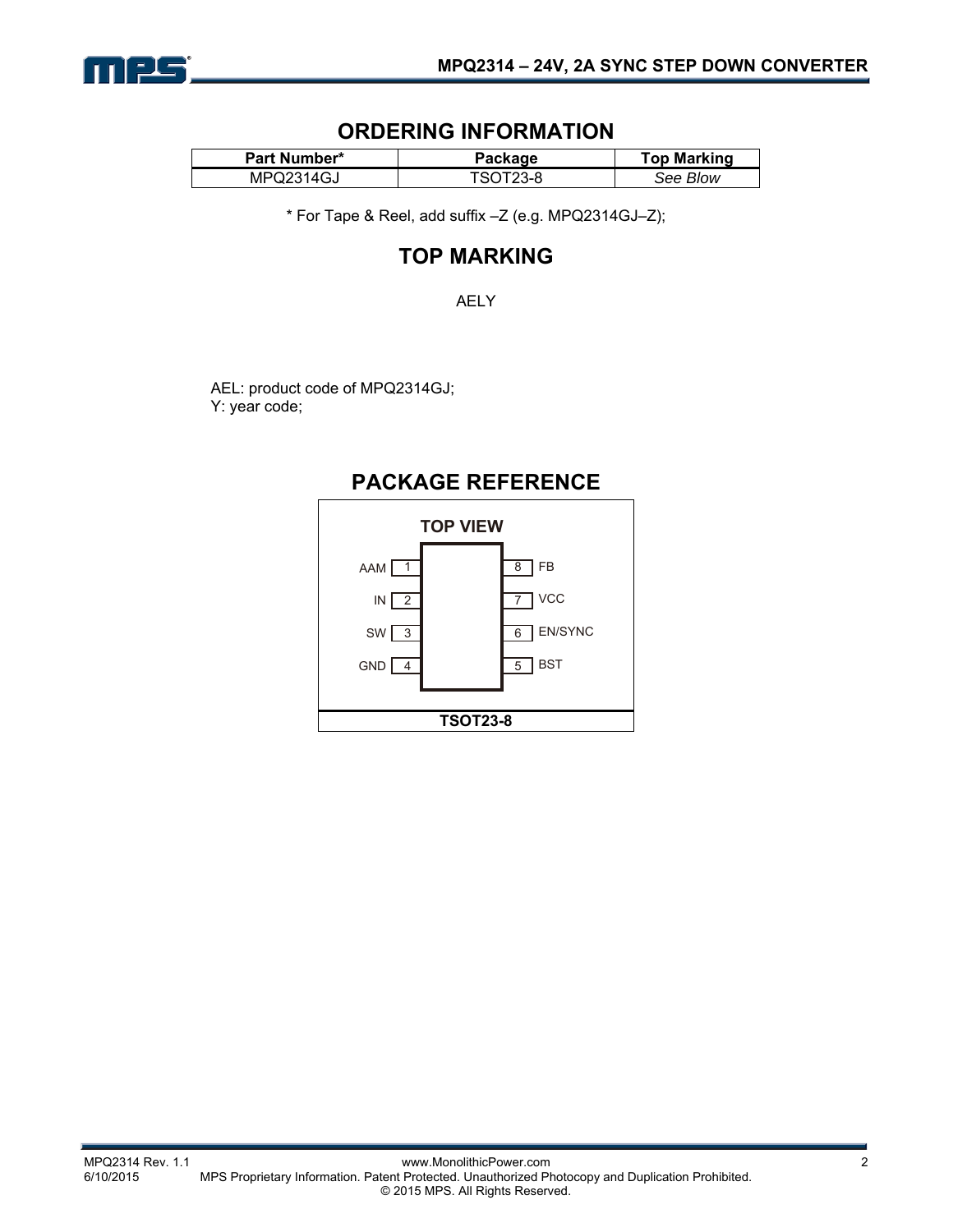

### **ABSOLUTE MAXIMUM RATINGS (1)**

| $V_{\text{SW}}$ -0.3V (-5V<10ns) to +28V (30V <10ns)   |        |
|--------------------------------------------------------|--------|
|                                                        |        |
|                                                        |        |
| Continuous Power Dissipation (TA=+25°C) <sup>(2)</sup> |        |
|                                                        |        |
|                                                        |        |
|                                                        |        |
| Storage Temperature -65°C to 150°C                     |        |
|                                                        | $\sim$ |

### *Recommended Operating Conditions* **(3)**

| Output Voltage $V_{\text{OUT}}$ 0.8V to $V_{\text{IN}}^{\ast}D$ |  |
|-----------------------------------------------------------------|--|
| Operating Junction Temp $(T_J)$ . -40°C to +125°C               |  |

# *Thermal Resistance* **(4)** *θJA θJC*

TSOT23-8…………………...……100…..55..°C/W

#### **Notes:**

- 1) Exceeding these ratings may damage the device.
- 2) The maximum allowable power dissipation is a function of the maximum junction temperature  $T_J$  (MAX), the junction-toambient thermal resistance  $\theta_{JA}$ , and the ambient temperature T<sub>A</sub>. The maximum allowable continuous power dissipation at any ambient temperature is calculated by  $P_D$  (MAX) = (T<sub>J</sub>  $(MAX)-T_A)/\theta_{JA}$ . Exceeding the maximum allowable power dissipation will cause excessive die temperature, and the regulator will go into thermal shutdown. Internal thermal shutdown circuitry protects the device from permanent damage.
- 3) The device is not guaranteed to function outside of its operating conditions.
- 4) Measured on JESD51-7, 4-layer PCB.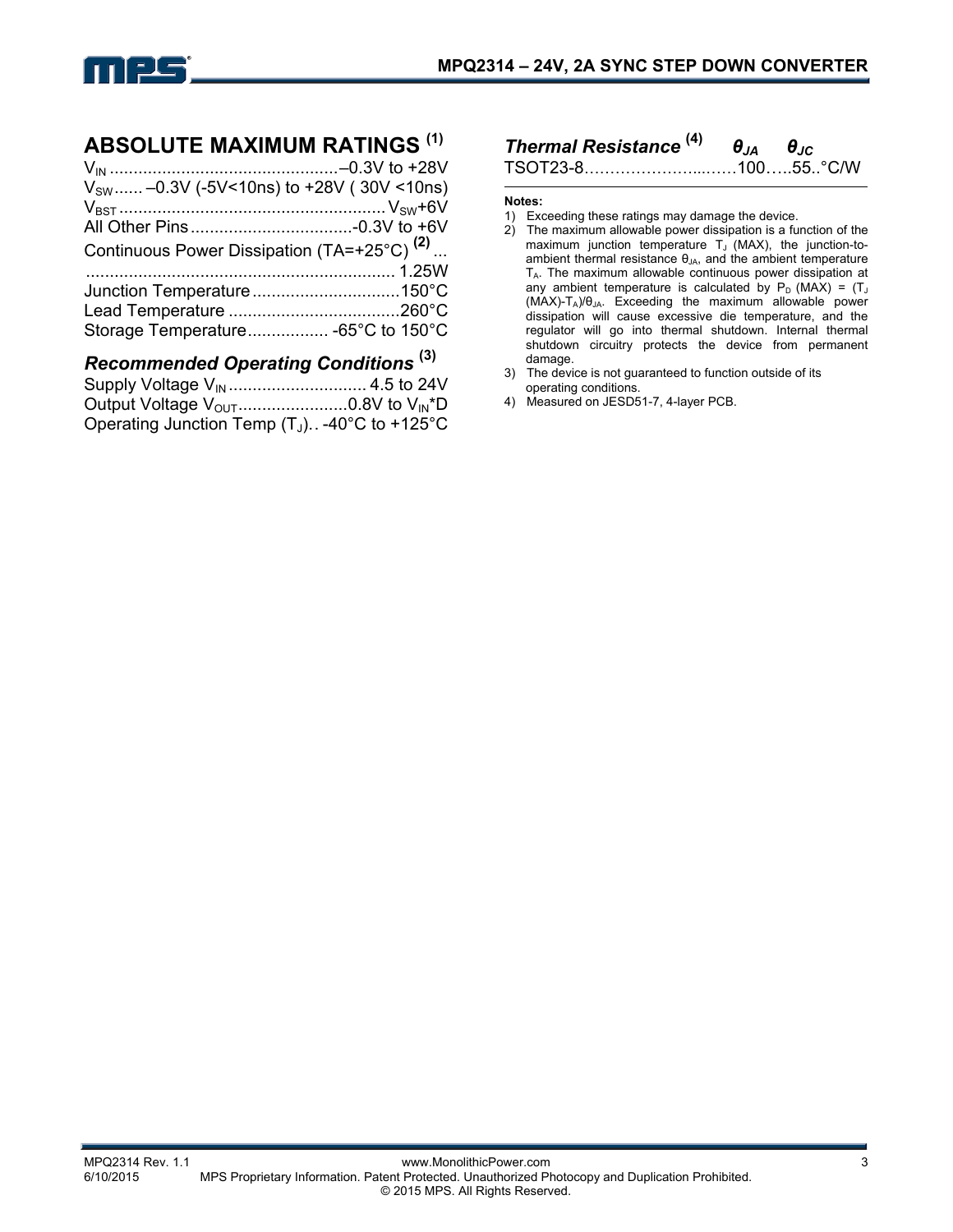

## **ELECTRICAL CHARACTERISTICS (5)**

 $V_{IN}$  = 12V,  $T_J$  = -40°C to +125°C, unless otherwise noted. Typical values are at  $T_J$  = +25°C.

| <b>Parameter</b>               | <b>Symbol</b>                     | <b>Condition</b>                              |                                                      | Min   | <b>Typ</b>              | <b>Max</b>     | <b>Units</b> |
|--------------------------------|-----------------------------------|-----------------------------------------------|------------------------------------------------------|-------|-------------------------|----------------|--------------|
| Supply                         |                                   | $V_{EN} = 0V$ , T <sub>J</sub> =+25°C         |                                                      |       | 0.03                    | 1              | μA           |
| Current(Shutdown)              | $I_{IN}$                          | $V_{EN} = 0V$                                 |                                                      |       |                         | 5              | μA           |
| Supply<br>Current(Quiescent)   | Iq                                |                                               | $V_{EN}$ =2V, $V_{FB}$ =1V, AAM=0.5V                 | 130   | 180                     | 240            | μA           |
| HS Switch On resistance        | $HSRDS-ON$                        | $V_{BST-SW} = 5V$                             |                                                      |       | 120                     |                | $m\Omega$    |
| LS Switch On resistance        | $LSRDS-ON$                        | $V_{CC} = 5V$                                 |                                                      |       | 50                      |                | $m\Omega$    |
| Switch leakage                 | <b>SWLKG</b>                      |                                               | $V_{EN} = 0V$ , $V_{SW} = 12V$                       |       | 0.01                    | 1              | μA           |
| <b>Current Limit</b>           | <b>ILMIT</b>                      | Duty Cycle=40%                                |                                                      | 3     | $\overline{\mathbf{4}}$ |                | A            |
| <b>Oscillator Frequency</b>    | fsw                               | $V_{FB}$ =750mV, T <sub>J</sub> =+25°C<br>420 |                                                      | 500   | 620                     | kHz            |              |
|                                |                                   | $V_{FB}$ =750mV                               |                                                      | 380   |                         | 620            | kHz          |
| Fold-back Frequency            | $f_{FB}$                          | $V_{FB} = 200$ mV                             |                                                      |       | 0.5                     |                | fsw          |
| Maximum Duty Cycle             | $D_{MAX}$                         | $V_{FB}$ =750mV                               |                                                      | 90    | 95                      |                | %            |
| Minimum On Time <sup>(5)</sup> | $T_{ON\_MIN}$                     |                                               |                                                      |       | 60                      |                | ns           |
| Sync Frequency Range           | $f_{\text{SYNC}}$                 |                                               |                                                      | 0.2   |                         | $\overline{2}$ | <b>MHz</b>   |
| Feedback Voltage               | $V_{FB}$                          | $T_J$ =+25°C                                  |                                                      | 0.779 | 0.791                   | 0.803          | $\vee$       |
|                                |                                   |                                               |                                                      | 0.775 |                         | 0.807          | V            |
| <b>Feedback Current</b>        | $I_{FB}$                          | $V_{FB} = 820$ mV                             |                                                      |       | 10                      | 50             | nA           |
| <b>EN Rising Threshold</b>     |                                   | $T_J$ =+25°C                                  |                                                      | 1.2   | 1.4                     | 1.6            | $\vee$       |
|                                | V <sub>EN_RISING</sub>            |                                               |                                                      | 1.1   |                         | 1.7            | $\vee$       |
| <b>EN Falling Threshold</b>    |                                   | $T_J$ =+25°C                                  |                                                      | 1.1   | 1.25                    | 1.4            |              |
|                                | V <sub>EN_FALING</sub>            |                                               |                                                      | 1     |                         | 1.5            |              |
| <b>EN Hysteresis</b>           | $V_{EN_HYS}$                      |                                               |                                                      |       | 150                     |                | mV           |
|                                |                                   |                                               | $T_J = 25$ °C                                        | 1.5   | $\overline{2}$          | 2.5            | μA           |
| <b>EN Input Current</b>        | $I_{EN}$                          | $V_{EN}$ =2V                                  | T <sub>J</sub> =-40 $^{\circ}$ C to 125 $^{\circ}$ C | 1.2   |                         | 2.8            |              |
|                                | $V_{EN} = 0$                      |                                               |                                                      | 5     | 50                      | nA             |              |
| EN Turn Off Delay              | ENTd-off                          |                                               |                                                      | 6     | 10                      | 14             | us           |
| <b>VIN Under Voltage</b>       | $T_J$ =+25°C<br><b>INUVRISING</b> |                                               |                                                      | 3.7   | 3.9                     | 4.1            | V            |
| Lockout Threshold-Rising       |                                   |                                               |                                                      | 3.6   |                         | 4.2            | $\sf V$      |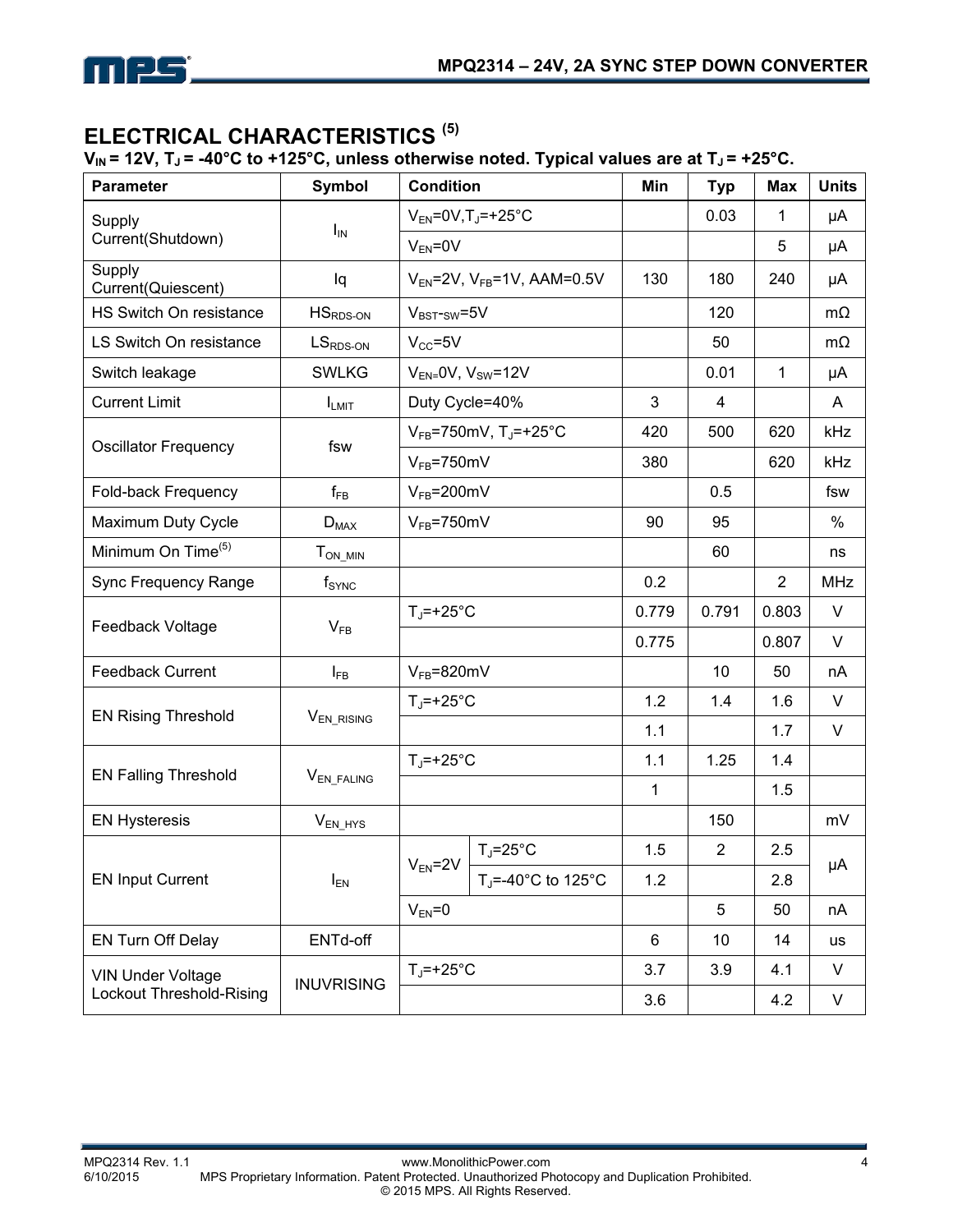

## **ELECTRICAL CHARACTERISTICS (5)**

#### $V_{IN}$  = 12V,  $T_J$  = -40°C to +125°C, unless otherwise noted. Typical values are at  $T_J$  = +25°C.

| <b>Parameter</b>                                                    | Symbol             | <b>Condition</b>                                        | Min | <b>Typ</b> | Max  | <b>Units</b>  |
|---------------------------------------------------------------------|--------------------|---------------------------------------------------------|-----|------------|------|---------------|
| <b>VIN Under Voltage</b>                                            | <b>INUVFALLING</b> | $T_J$ =+25°C                                            | 2.9 | 3.2        | 3.5  | V             |
| Lockout Threshold-Falling                                           |                    |                                                         | 2.8 |            | 3.6  | $\vee$        |
| <b>VIN Under Voltage</b><br>Lockout Threshold-<br><b>Hysteresis</b> | <b>INUVHYS</b>     |                                                         |     | 650        |      | mV            |
| <b>VCC Regulation</b>                                               | $V_{\rm CC}$       | $I_{CC}$ =0 to 5mA                                      | 4.6 | 4.9        | 5.15 | $\vee$        |
| <b>VCC Load Regulation</b>                                          |                    | $I_{\text{CC}}$ =0 to 5mA                               |     | 1          | 3    | $\frac{0}{0}$ |
| Soft-Start Period                                                   | $T_{SS}$           | $V_{\text{OUT}}$ from 10% to 90%,<br>$T_{\rm J}$ =+25°C | 0.8 | 1.5        | 2.2  | ms            |
|                                                                     |                    | $V_{\text{OUT}}$ from 10% to 90%                        | 0.5 |            | 2.6  | ms            |
| Thermal Shutdown <sup>(5)</sup>                                     |                    |                                                         |     | 150        |      | $^{\circ}C$   |
| Thermal Hysteresis $_{(5)}$                                         |                    |                                                         |     | 20         |      | $^{\circ}C$   |
| <b>AAM Source Current</b>                                           |                    | $T_i = +25^{\circ}C$                                    | 5.6 | 6.2        | 6.8  | μA            |
|                                                                     | <b>LAAM</b>        |                                                         | 4   |            | 8    | μA            |

**Notes:** 

5) Derived from bench characterization. Not tested in production.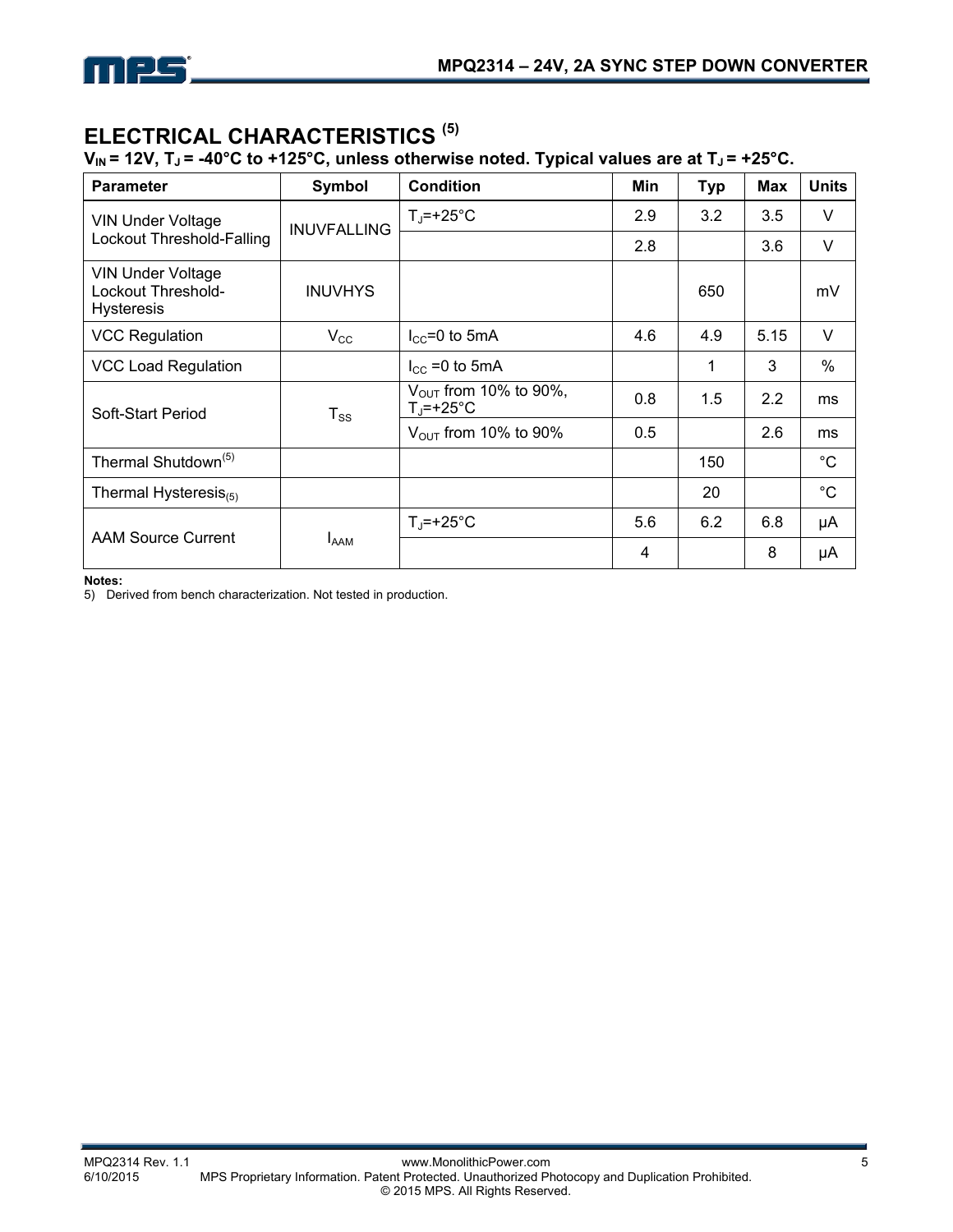

mpg



MPQ2314 Rev. 1.1 www.MonolithicPower.com<br>6/10/2015 MPS Proprietary Information. Patent Protected. Unauthorized Photocopy and Duplication Prohibited. MPS Proprietary Information. Patent Protected. Unauthorized Photocopy and Duplication Prohibited. © 2015 MPS. All Rights Reserved.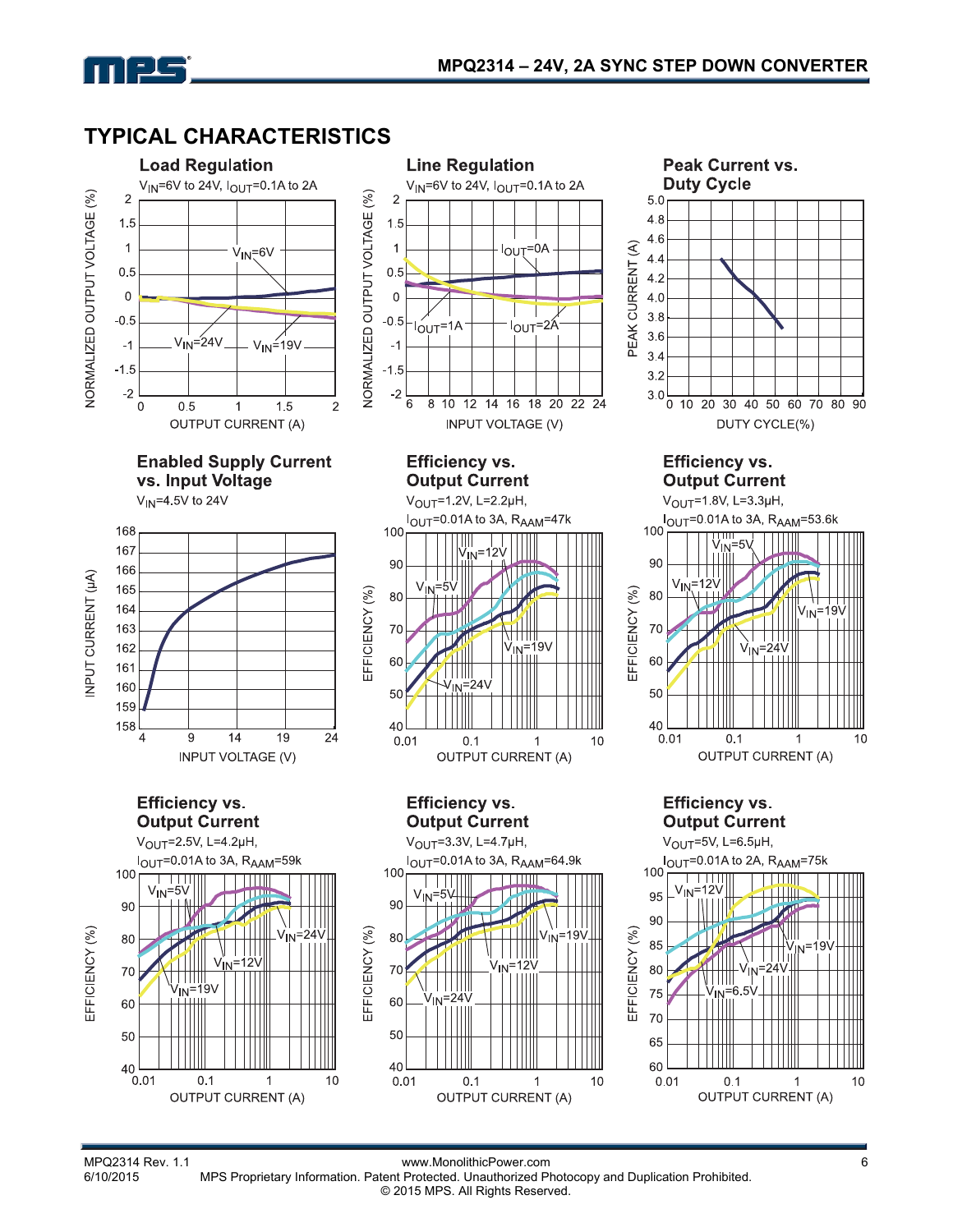



© 2015 MPS. All Rights Reserved.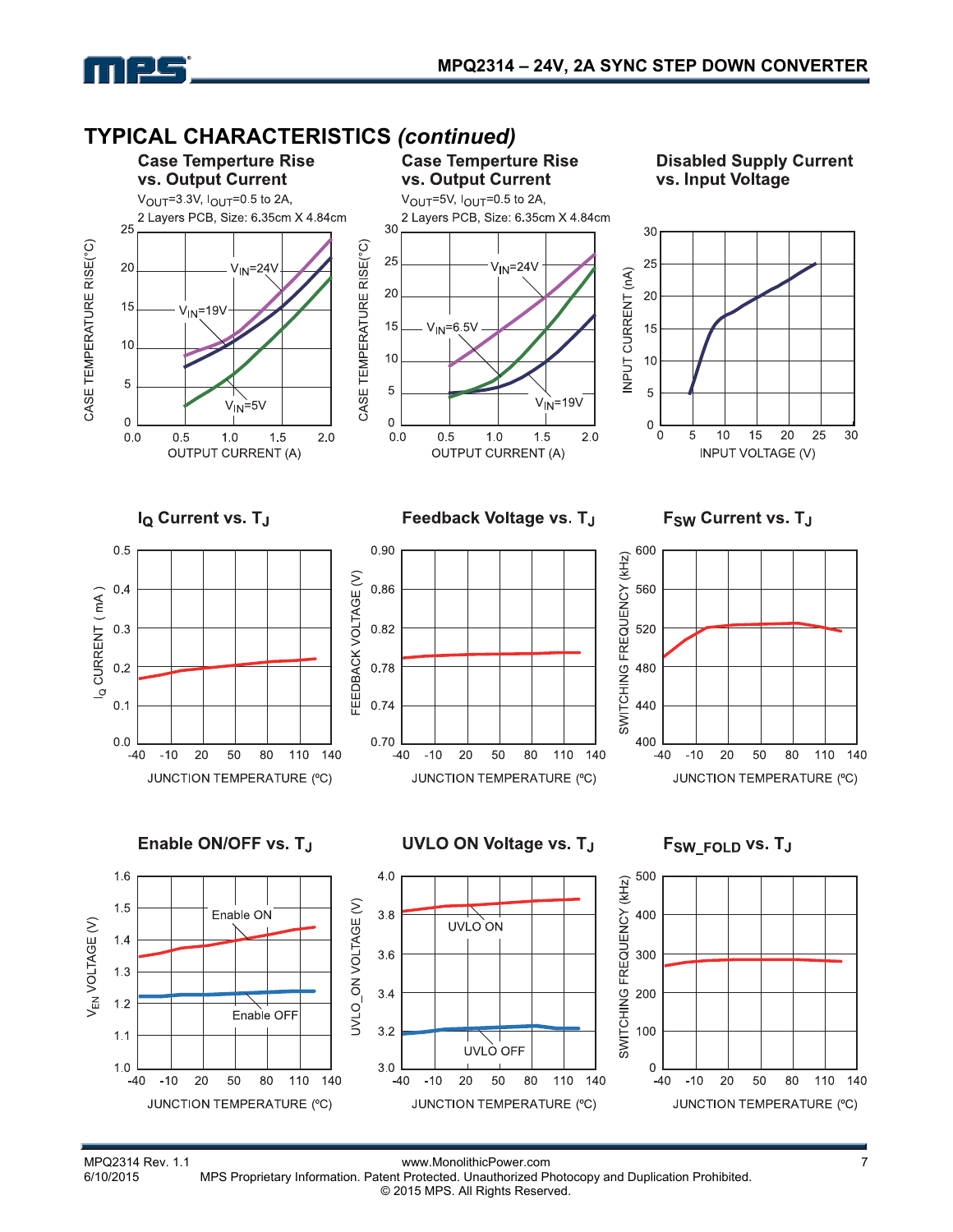

## **TYPICAL CHARACTERISTICS** *(continued)*

**IAAM Source Current vs. TJ** 

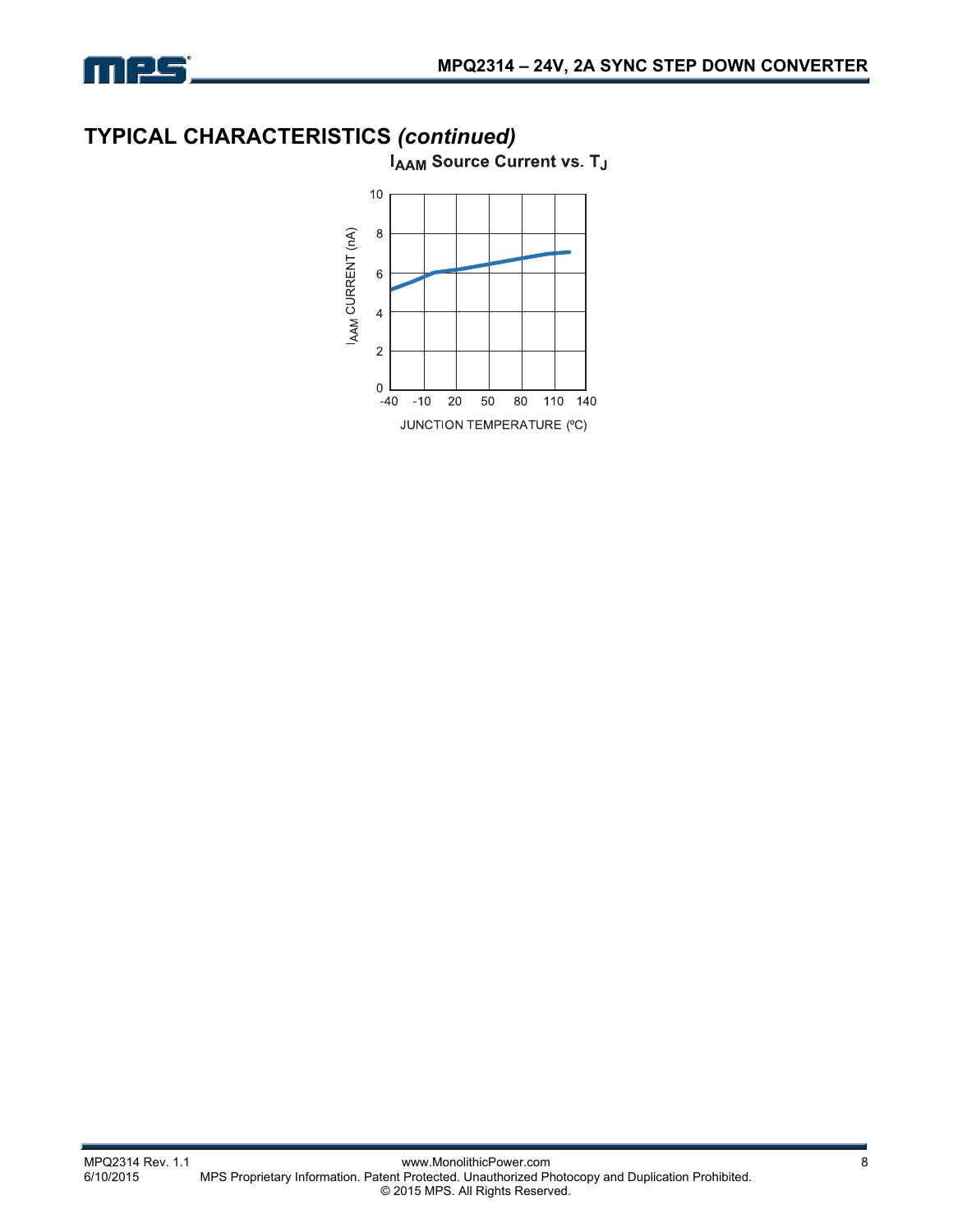

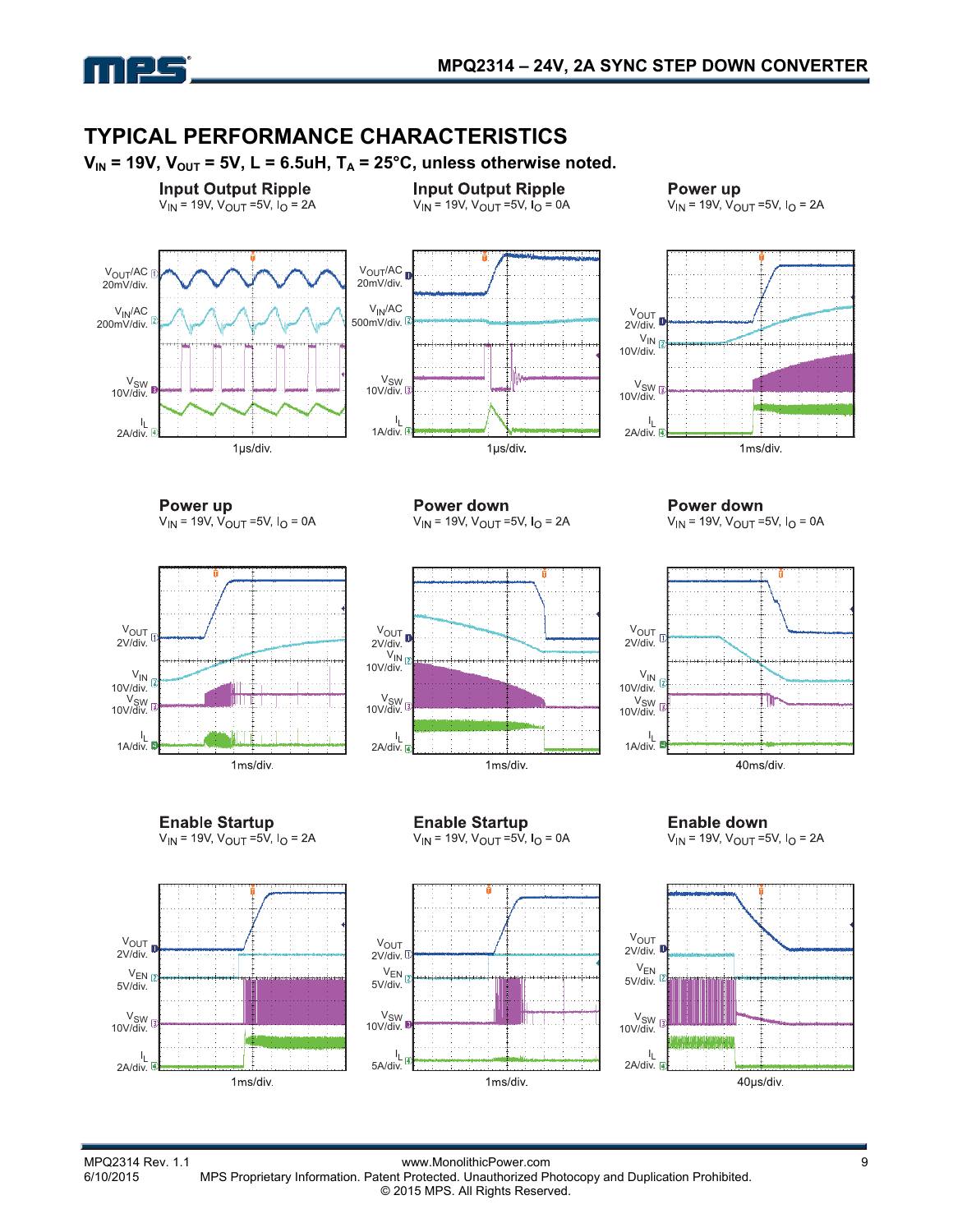

### **TYPICAL PERFORMANCE CHARACTERISTICS** *(continued)*

 $V_{IN}$  = 19V,  $V_{OUT}$  = 5V, L = 6.5µH, T<sub>A</sub> = 25°C, unless otherwise noted.

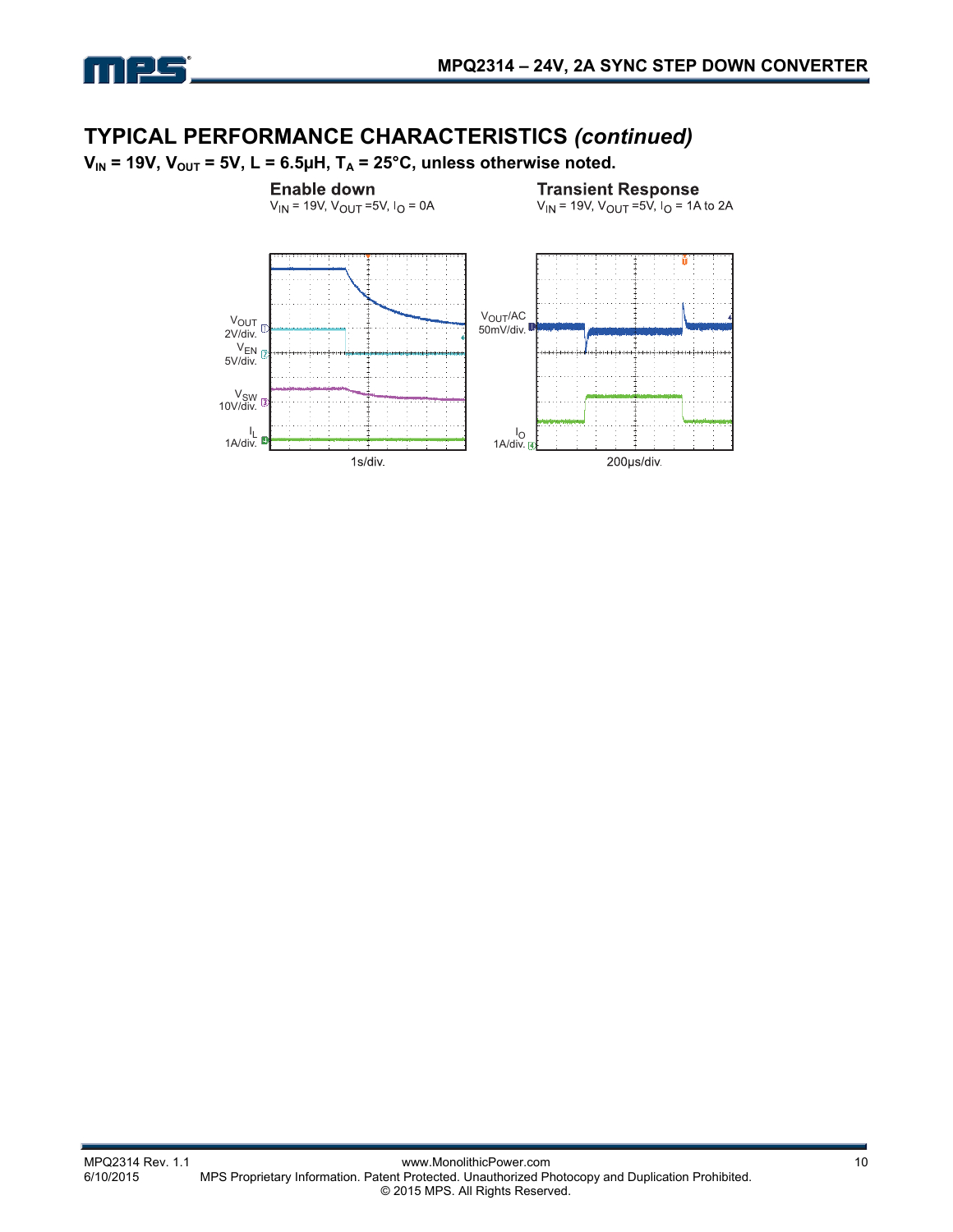

## **PIN FUNCTIONS**

| Package<br>Pin# | Name           | <b>Description</b>                                                                                                                                                                                                                                                                                     |  |  |
|-----------------|----------------|--------------------------------------------------------------------------------------------------------------------------------------------------------------------------------------------------------------------------------------------------------------------------------------------------------|--|--|
|                 | AAM            | A resistor is connected from AAM pin to ground to set a AAM voltage force MPQ2314 into<br>non-synchronous mode when load is small. Drive AAM pin high (=VCC) will force<br>MPQ2314 into CCM.                                                                                                           |  |  |
| $\mathcal{P}$   | IN             | Supply Voltage. The MPQ2314 operates from a +4.5V to +24V input rail. C1 is needed to<br>decouple the input rail. Use wide PCB trace to make the connection.                                                                                                                                           |  |  |
| 3               | <b>SW</b>      | Switch Output. Use wide PCB trace to make the connection.                                                                                                                                                                                                                                              |  |  |
| 4               | <b>GND</b>     | System Ground. This pin is the reference ground of the regulated output voltage.<br>For this reason care must be taken in PCB layout. Suggested to be connected to GND with<br>copper and vias.                                                                                                        |  |  |
| 5               | <b>BST</b>     | Bootstrap. A capacitor and a $20\Omega$ resistor connected between SW and BST pins are<br>required to form a floating supply across the high-side switch driver.                                                                                                                                       |  |  |
| 6               | <b>EN/SYNC</b> | EN=1 to enable the MPQ2314. External clock can be applied to EN pin for changing<br>switching frequency.                                                                                                                                                                                               |  |  |
| 7               | <b>VCC</b>     | Bias Supply. Decouple with $0.1\mu$ F-0.22 $\mu$ F cap. And the capacitance should be no more<br>than 0.22µF                                                                                                                                                                                           |  |  |
| 8               | <b>FB</b>      | Feedback. An external resistor divider from the output to GND, tapped to the FB pin, sets<br>the output voltage. To prevent current limit run away during a short circuit fault condition<br>the frequency fold-back comparator lowers the oscillator frequency when the FB voltage is<br>below 400mV. |  |  |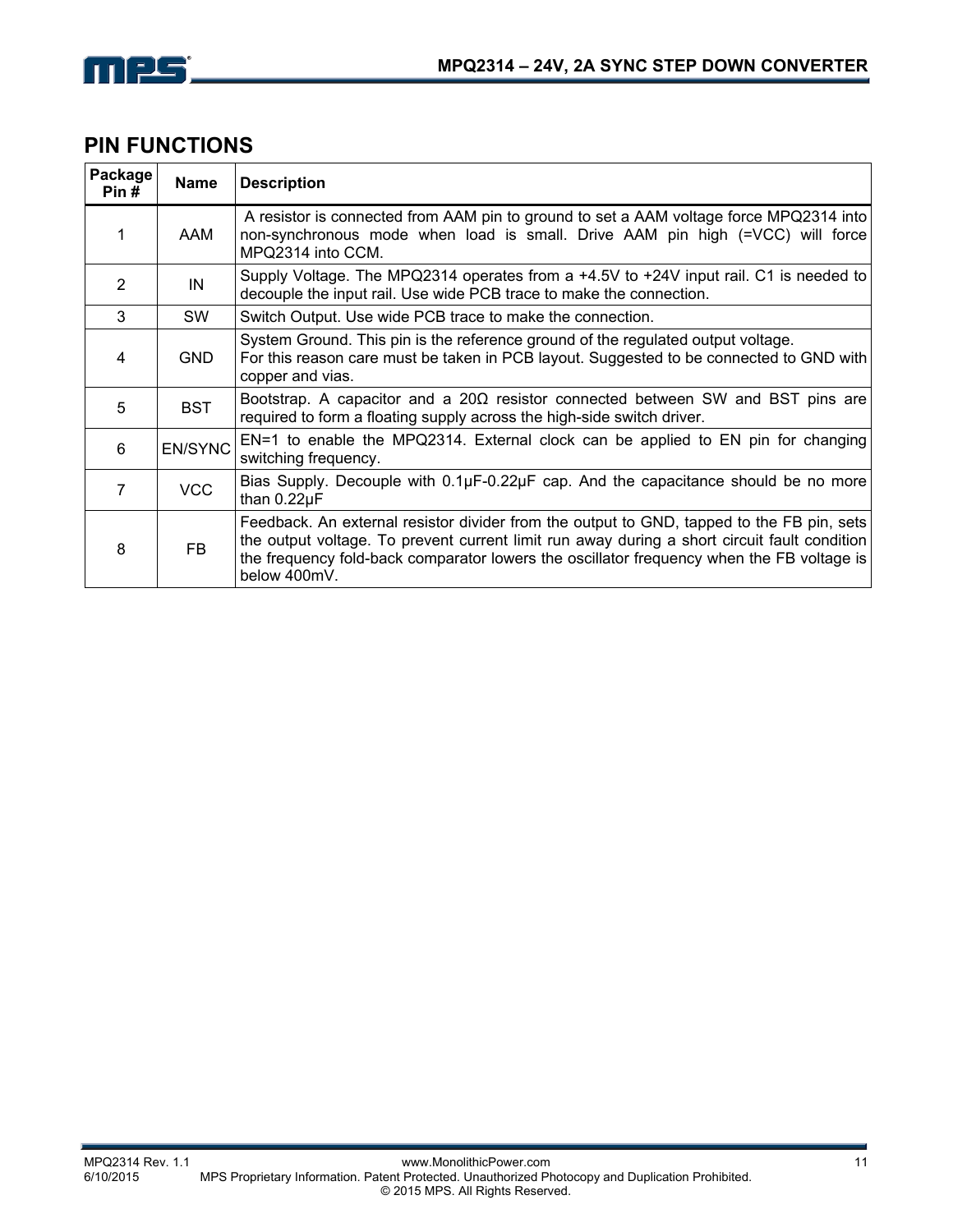

**FUNCTION BLOCK DIAGRAM** 



**Figure 1: Functional Block Diagram**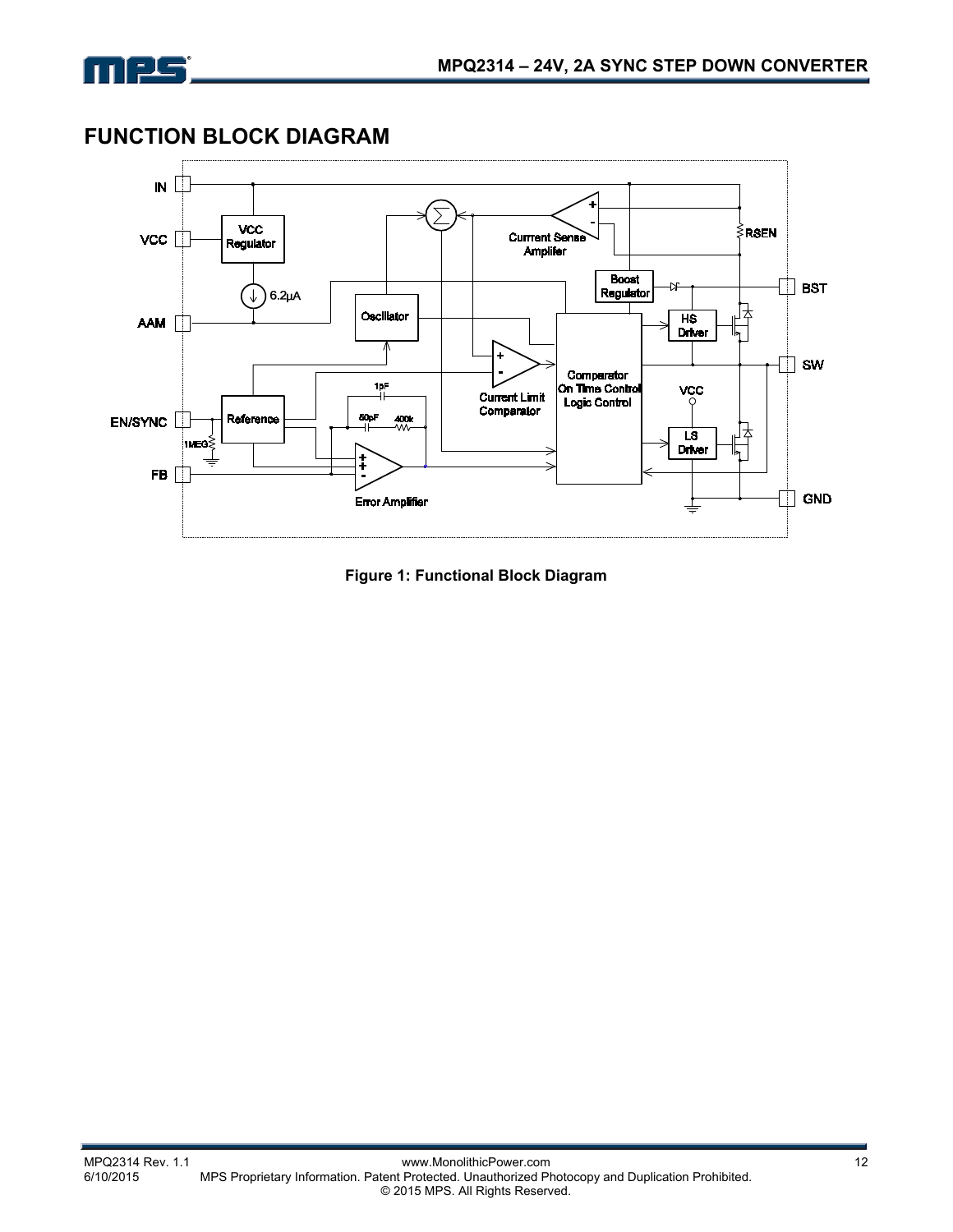

## **OPERATION**

The MPQ2314 is a high frequency synchronous rectified step-down switch mode converter with built in internal power MOSFETs. It offers a very compact solution to achieve 2A continuous output current over a wide input supply range with excellent load and line regulation.

The MPQ2314 operates in a fixed frequency, peak current control mode to regulate the output voltage. A PWM cycle is initiated by the internal clock. The integrated high-side power MOSFET is turned on and remains on until its current reaches the value set by the COMP voltage. When the power switch is off, it remains off until the next clock cycle starts. If, in 95% of one PWM period, the current in the power MOSFET does not reach the COMP set current value, the power MOSFET will be forced to turn off.

#### **Internal Regulator**

Most of the internal circuitries are powered from the 5V internal regulator. This regulator takes the VIN input and operates in the full VIN range. When VIN is greater than 5.0V, the output of the regulator is in full regulation. When VIN is lower than 5.0V, the output decreases, a 0.1uF ceramic capacitor for decoupling purpose is required.

#### **Error Amplifier**

The error amplifier compares the FB pin voltage with the internal 0.8V reference (REF) and outputs a COMP voltage, which is used to control the power MOSFET current. The optimized internal compensation network minimizes the external component counts and simplifies the control loop design.

#### **AAM Operation**

The MPQ2314 has AAM (Advanced Asynchronous Modulation) power-save mode for light load. Connect a resistor from AAM pin to GND to set AAM voltage. Under the heavy load condition, the  $V_{\text{COMP}}$  is higher than  $V_{\text{AAM}}$ . When the clock goes high, the high-side power MOSFET turns on and remains on until  $V_{II, sense}$ reaches the value set by the COMP voltage. The internal clock resets every time when  $V_{\text{COMP}}$ is higher than  $V_{AAM}$ .

Under the light load condition, the value of  $V_{\text{COMP}}$  is low. When  $V_{\text{COMP}}$  is less than  $V_{\text{AAM}}$  and  $V_{FB}$  is less than  $V_{REF}$ ,  $V_{COMP}$  ramps up until it exceeds  $V_{AAM}$ . During this time, the internal clock is blocked, thus the MPQ2314 skips some pulses for PFM (Pulse Frequency Modulation) mode and achieves the light load power save.



**Figure 2: Simplified AAM Control Logic** 

#### **Enable/SYNC control**

EN is a digital control pin that turns the regulator on and off. Drive EN high to turn on the regulator, drive it low to turn it off. There is an internal 1MEG resistor from EN to GND thus EN can be floated to shut down the chip. Also EN pin voltage was clamped to around 6.5V by an internal zener-diode. Please use large enough pull up resistor connecting between VIN and EN to limit the EN input current which should be less than 100uA. Generally, around

100k resistor should be large enough for all the applications.

The chip can be synchronized to external clock range from 200kHz up to 2MHz through this pin 2ms right after output voltage is set, with the internal clock rising edge synchronized to the external clock rising edge. EN synchronize logic high voltage should higher than 2V. EN synchronize logic low voltage should lower than 400mV. EN logic high pulse width must less than 1.6µs. Otherwise the internal clock may come and turn on high side MOSFET again. EN logic low pulse width must less than 6µs, otherwise MPQ2314 may EN shutdown.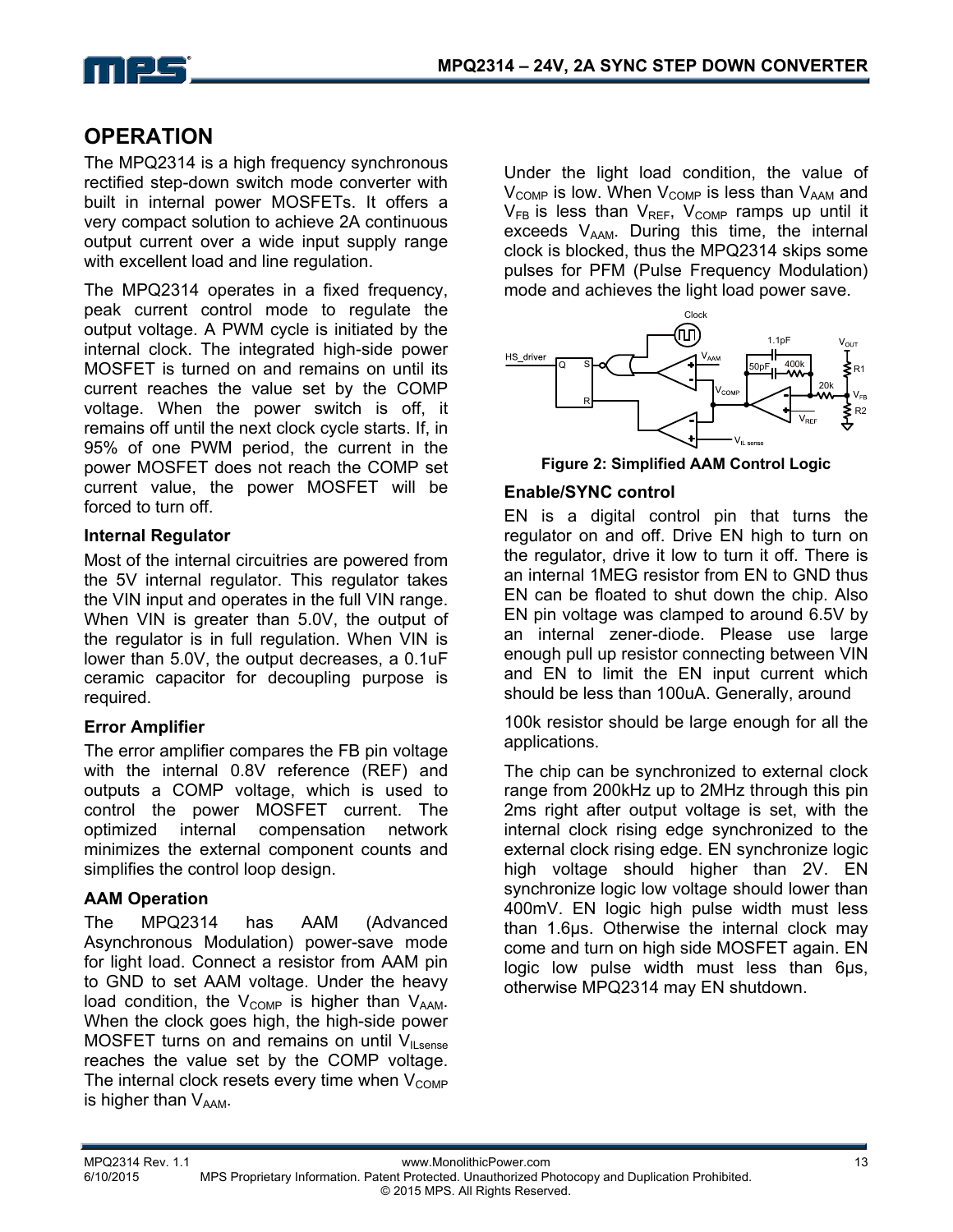

#### **Under-Voltage Lockout (UVLO)**

Under-voltage lockout (UVLO) is implemented to protect the chip from operating at insufficient supply voltage. The MPQ2314 UVLO comparator monitors the output voltage of the internal regulator, VCC. The UVLO rising threshold is about 3.9V while its falling threshold is consistent 3.25V.

#### **Internal Soft-Start**

The soft start is implemented to prevent the converter output voltage from overshooting during start up. When the chip starts, the internal circuitry generates a soft-start voltage (SS) ramping up from 0V. The soft-start period lasts until the voltage on the soft-start capacitor exceeds the reference voltage of 0.8V. At this point the reference voltage takes over. The softstart time is internally set to be around 1.5ms.

#### **Over-Current-Protection and Hiccup**

The MPQ2314 has cycle-by-cycle over current limit when the inductor current peak value exceeds the set current limit threshold. Meanwhile, output voltage starts to drop until FB is below the Under-Voltage (UV) threshold, typically 50% below the reference. Once a UV is triggered, the MPQ2314 enters hiccup mode to periodically restart the part. This protection mode is especially useful when the output is dead-short to ground. The average short circuit current is greatly reduced to alleviate the thermal issue and to protect the regulator. The MPQ2314 exits the hiccup mode once the over current condition is removed.

#### **Thermal Shutdown**

Thermal shutdown is implemented to prevent the chip from operating at exceedingly high temperatures. When the silicon die temperature is higher than 150°C, it shuts down the whole chip. When the temperature is lower than its

lower threshold, typically 130°C, the chip is enabled again.

#### **Floating Driver and Bootstrap Charging**

The floating power MOSFET driver is powered by an external bootstrap capacitor. This floating driver has its own UVLO protection. This UVLO's rising threshold is 2.2V with a hysteresis of 150mV. The bootstrap capacitor voltage is regulated internally by VIN through D1, R5, C5, L1 and C2 (Figure 3). If (VIN-VSW) is more than 5V, U2 will regulate M3 to maintain a 5V BST voltage across C5.



#### **Figure 3: Internal Bootstrap Charging Circuit Startup and Shutdown**

If both  $V_{IN}$  and EN are higher than their appropriate thresholds, the chip starts. The reference block starts first, generating stable reference voltage and currents, and then the internal regulator is enabled. The regulator provides stable supply for the remaining circuitries.

Three events can shut down the chip: EN low, VIN low and thermal shutdown. In the shutdown procedure, the signaling path is first blocked to avoid any fault triggering. The COMP voltage and the internal supply rail are then pulled down. The floating driver is not subject to this shutdown command.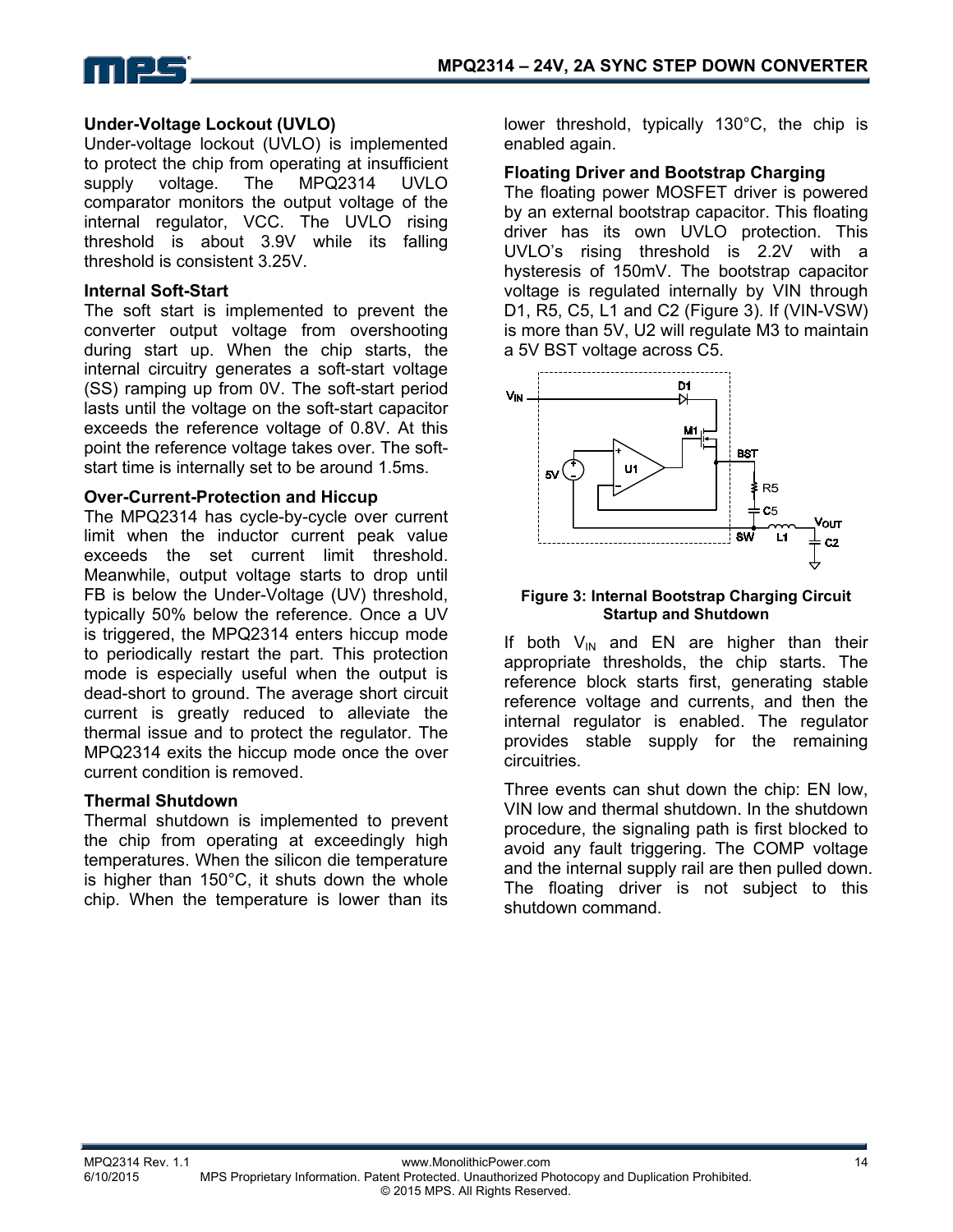

## **APPLICATION INFORMATION COMPONENT SELECTION**

#### **Setting the Output Voltage**

The external resistor divider is used to set the output voltage (see Typical Application on page 1). The feedback resistor R1 also sets the feedback loop bandwidth with the internal compensation capacitor (see Typical Application on page 1). R2 is then given by:

$$
R2 = \frac{R1}{\frac{V_{\text{our}}}{0.8V} - 1}
$$

The T-type network is highly recommended, as Figure 4 shows.



**Figure 4: T-type Network**

Table 1 lists the recommended T-type resistors value for common output voltages.

**Table 1—Resistor Selection for Common Output Voltages** 

| $V_{OUT} (V)$ | $R1$ (k $\Omega$ ) | $R2 (k\Omega)   Rt (k\Omega)$ |      | Lo (µH) | $Co(\mu F)$ |
|---------------|--------------------|-------------------------------|------|---------|-------------|
| 1.05          | 20.5               | 62                            | 100  | 1.8     | 44          |
| 1.2           | 20.5               | 39.2                          | 75   | 2.2     | 44          |
| 1.8           | 40.2               | 31.6                          | 59   | 3.3     | 44          |
| 2.5           | 40.2               | 18.7                          | 40.2 | 4.2     | 44          |
| 3.3           | 40.2               | 12.7                          | 33   | 4.7     | 44          |
| 5             | 40.2               | 7.5                           | 20   | 6.5     | 44          |

#### **Selecting the Inductor**

A 1µH to 10µH inductor with a DC current rating of at least 25% percent higher than the maximum load current is recommended for most applications. For highest efficiency, the inductor DC resistance should be less than 15mΩ. For most designs, the inductance value can be derived from the following equation.

$$
L_1 = \frac{V_{\text{OUT}} \times (V_{\text{IN}} - V_{\text{OUT}})}{V_{\text{IN}} \times \Delta I_L \times f_{\text{osc}}}
$$

Where  $\Delta I_L$  is the inductor ripple current.

Choose inductor current to be approximately 30% of the maximum load current. The maximum inductor peak current is:

$$
I_{L(MAX)}=I_{LOAD}+\frac{\Delta I_L}{2}
$$

Under light load conditions below 100mA, larger inductance is recommended for improved efficiency.

#### **Setting the AAM Voltage**

The AAM voltage is used to setting the transition point from AAM to CCM. It should be chosen to provide the best combination of efficiency, stability, ripple, and transient.

If the AAM voltage is set lower, then stability and ripple improves, but efficiency during AAM mode and transient degrades. Likewise, if the AAM voltage is set higher, then the efficiency during AAM and transient improves, but stability and ripple degrades. So the optimal balance point of AAM voltage for good efficiency, stability, ripple and transient should be found out.

Adjust the AAM threshold by connecting a resistor from AAM pin to ground. Take Figure 5 as reference. An internal 6.2µA current source charges the external resistor.



**Figure 5: AAM Network** 

Generally, R4 is then given by:

 $V_{AAM}$ =R4 x 6.2uA

The optimized AAM can be got from Figure 6.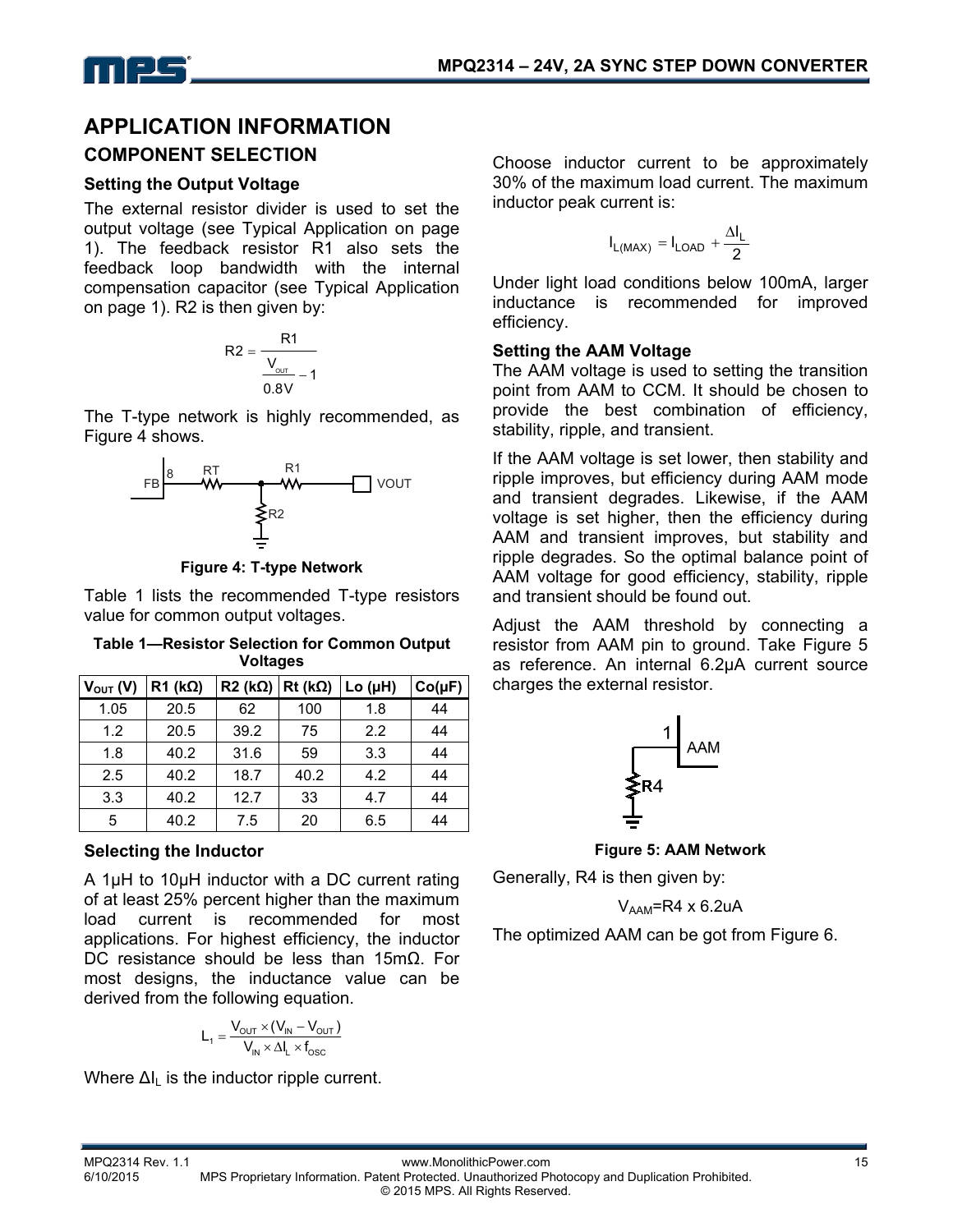



**Figure 6: AAM Selection for Common Output Voltages (V<sub>IN</sub>=4.5V-24V)** 

#### **Selecting the Input Capacitor**

The input current to the step-down converter is discontinuous, therefore a capacitor is required to supply the AC current to the step-down converter while maintaining the DC input voltage. Use low ESR capacitors for the best performance. Ceramic capacitors with X5R or X7R dielectrics are highly recommended because of their low ESR and small temperature coefficients. For most applications, a 22µF capacitor is sufficient.

Since the input capacitor (C1) absorbs the input switching current it requires an adequate ripple current rating. The RMS current in the input capacitor can be estimated by:

$$
I_{C1} = I_{LOAD} \times \sqrt{\frac{V_{OUT}}{V_{IN}} \left(1 - \frac{V_{OUT}}{V_{IN}}\right)}
$$

The worse case condition occurs at  $VIN =$ 2VOUT, where:

$$
I_{C1}=\frac{I_{LOAD}}{2}
$$

For simplification, choose the input capacitor whose RMS current rating greater than half of the maximum load current.

The input capacitor can be electrolytic, tantalum or ceramic. When using electrolytic or tantalum capacitors, a small, high quality ceramic capacitor, i.e. 0.1μF, should be placed as close to the IC as possible. When using ceramic capacitors, make sure that they have enough capacitance to provide sufficient charge to

prevent excessive voltage ripple at input. The input voltage ripple caused by capacitance can be estimated by:

$$
\Delta V_{IN} = \frac{I_{LOAD}}{f_s \times C1} \times \frac{V_{OUT}}{V_{IN}} \times \left(1 - \frac{V_{OUT}}{V_{IN}}\right)
$$

#### **Selecting the Output Capacitor**

The output capacitor (C2) is required to maintain the DC output voltage. Ceramic, tantalum, or low ESR electrolytic capacitors are recommended. Low ESR capacitors are preferred to keep the output voltage ripple low. The output voltage ripple can be estimated by:

$$
\Delta V_{\text{OUT}} = \frac{V_{\text{OUT}}}{f_s \times L_1} \times \left(1 - \frac{V_{\text{OUT}}}{V_{\text{IN}}}\right) \times \left(R_{\text{ESR}} + \frac{1}{8 \times f_s \times C2}\right)
$$

Where  $L_1$  is the inductor value and RESR is the equivalent series resistance (ESR) value of the output capacitor.

In the case of ceramic capacitors, the impedance at the switching frequency is dominated by the capacitance. The output voltage ripple is mainly caused by the capacitance. For simplification, the output voltage ripple can be estimated by:

$$
\Delta V_{\text{OUT}}=\frac{V_{\text{OUT}}}{8\times f_s^2\times L_1\times C2}\times\left(1-\frac{V_{\text{OUT}}}{V_{\text{IN}}}\right)
$$

In the case of tantalum or electrolytic capacitors, the ESR dominates the impedance at the switching frequency. For simplification, the output ripple can be approximated to:

$$
\Delta V_{\text{OUT}} = \frac{V_{\text{OUT}}}{f_s \times L_1} \times \left(1 - \frac{V_{\text{OUT}}}{V_{\text{IN}}}\right) \times R_{\text{ESR}}
$$

The characteristics of the output capacitor also affect the stability of the regulation system. The MPQ2314 can be optimized for a wide range of capacitance and ESR values.

#### **External Bootstrap Diode**

An external bootstrap diode may enhance the efficiency of the regulator, the applicable conditions of external BST diode are:

- $\bullet$  V<sub>OUT</sub> is 5V or 3.3V; and
- Duty cycle is high: D= IN OUT  $\frac{\rm V_{OUT}}{\rm V_{IN}}$  >65%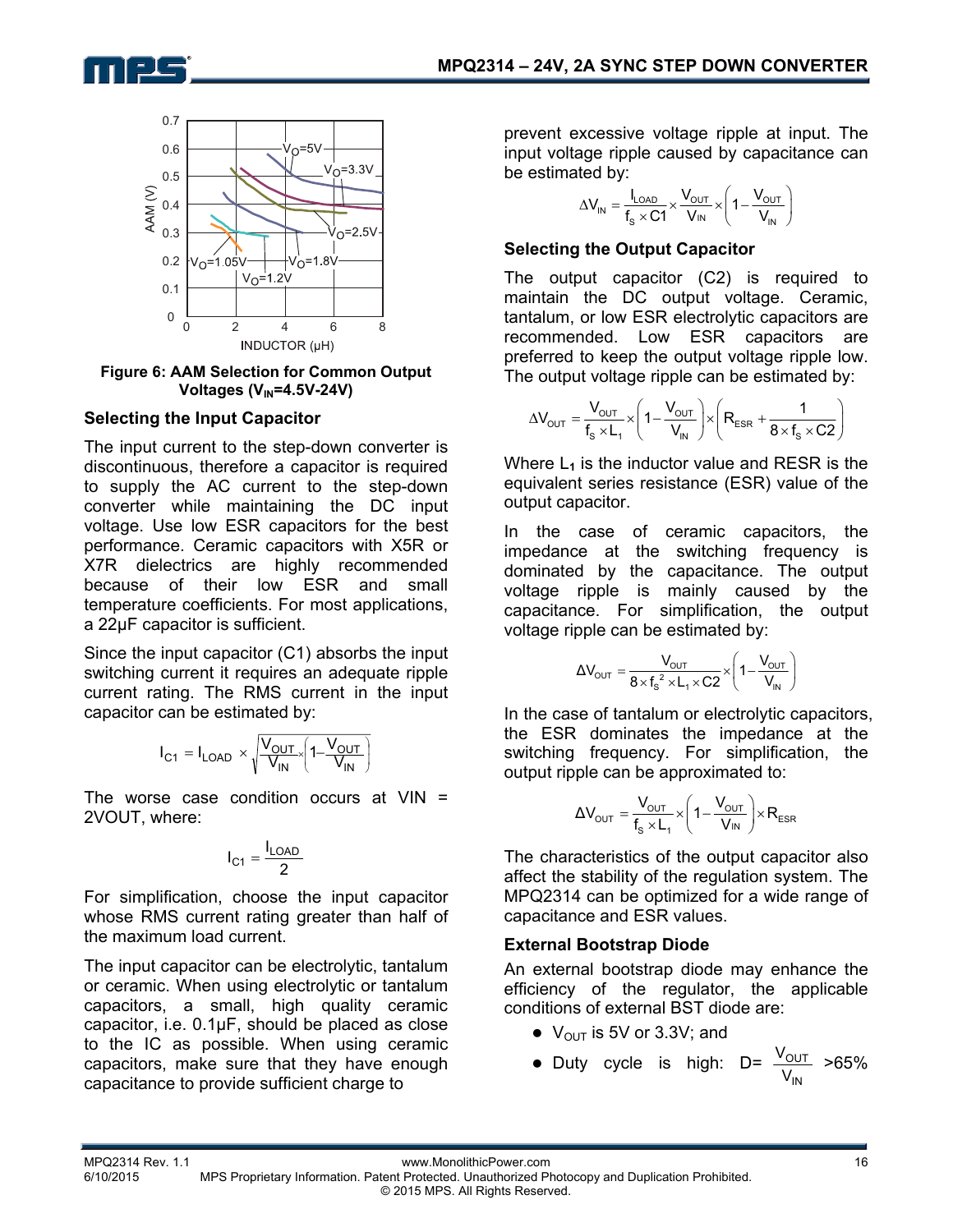In these cases, an external BST diode is recommended from the VCC pin to BST pin, as shown in Figure 7.



**Figure 7: Add Optional External** 

#### **Bootstrap Diode to Enhance Efficiency**

The recommended external BST diode is IN4148, and the BST cap is 0.1─1μF.

#### **PC Board Layout (6)**

n 125

PCB layout is very important to achieve stable operation. Please follow these guidelines and take Figure 8 as reference.

1) Keep the connection of input ground and GND pin as short and wide as possible.

2) Keep the connection of input capacitor and IN pin as short and wide as possible.

3) Ensure all feedback connections are short and direct. Place the feedback resistors and compensation components as close to the chip as possible.

4) Route SW away from sensitive analog areas such as FB.

#### **Notes:**

6) The recommended layout is based on the Figure 9 Typical Application circuit on the next page.





**Figure 8: Sample Board Layout**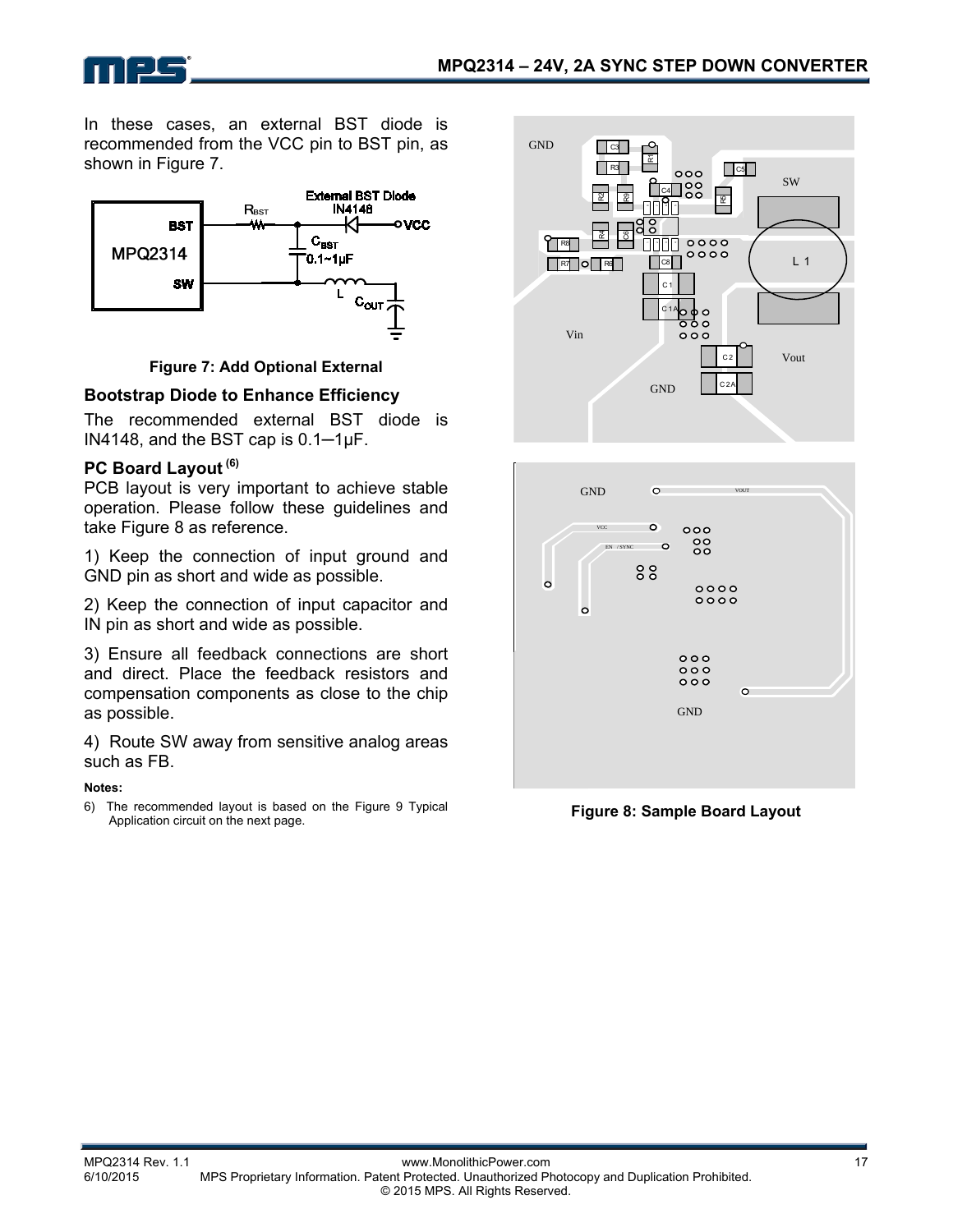

#### **Design Example**

Below is a design example following the application guidelines for the specifications:

#### **Table 2: Design Example**

|                  | 19V |
|------------------|-----|
| $V_{\text{OUT}}$ |     |
|                  |     |

The detailed application schematics are shown in Figures 9 through 14. The typical performance and circuit waveforms have been shown in the Typical Performance Characteristics section. For more device applications, please refer to the related Evaluation Board Datasheets.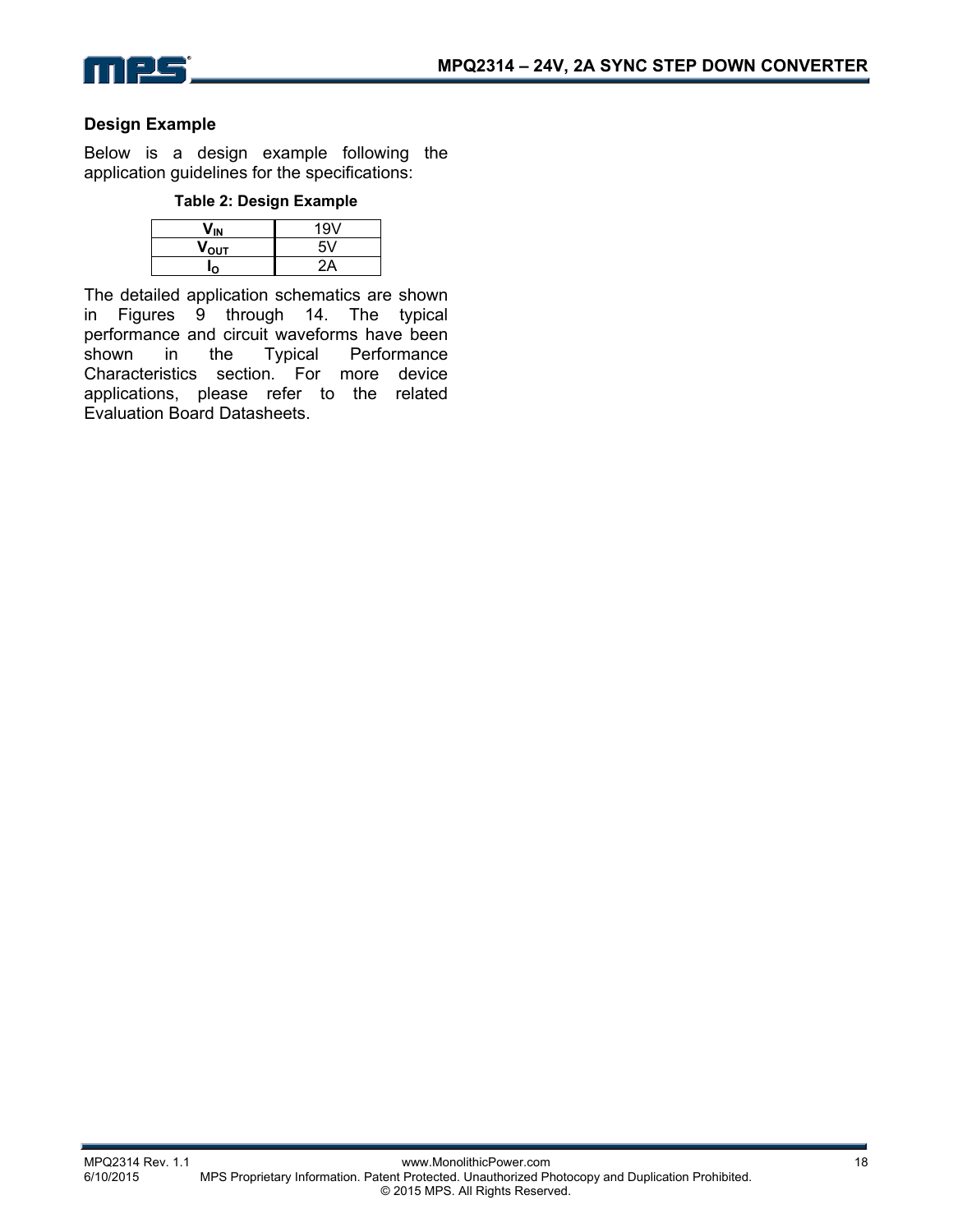

## **TYPICAL APPLICATION CIRCUITS**

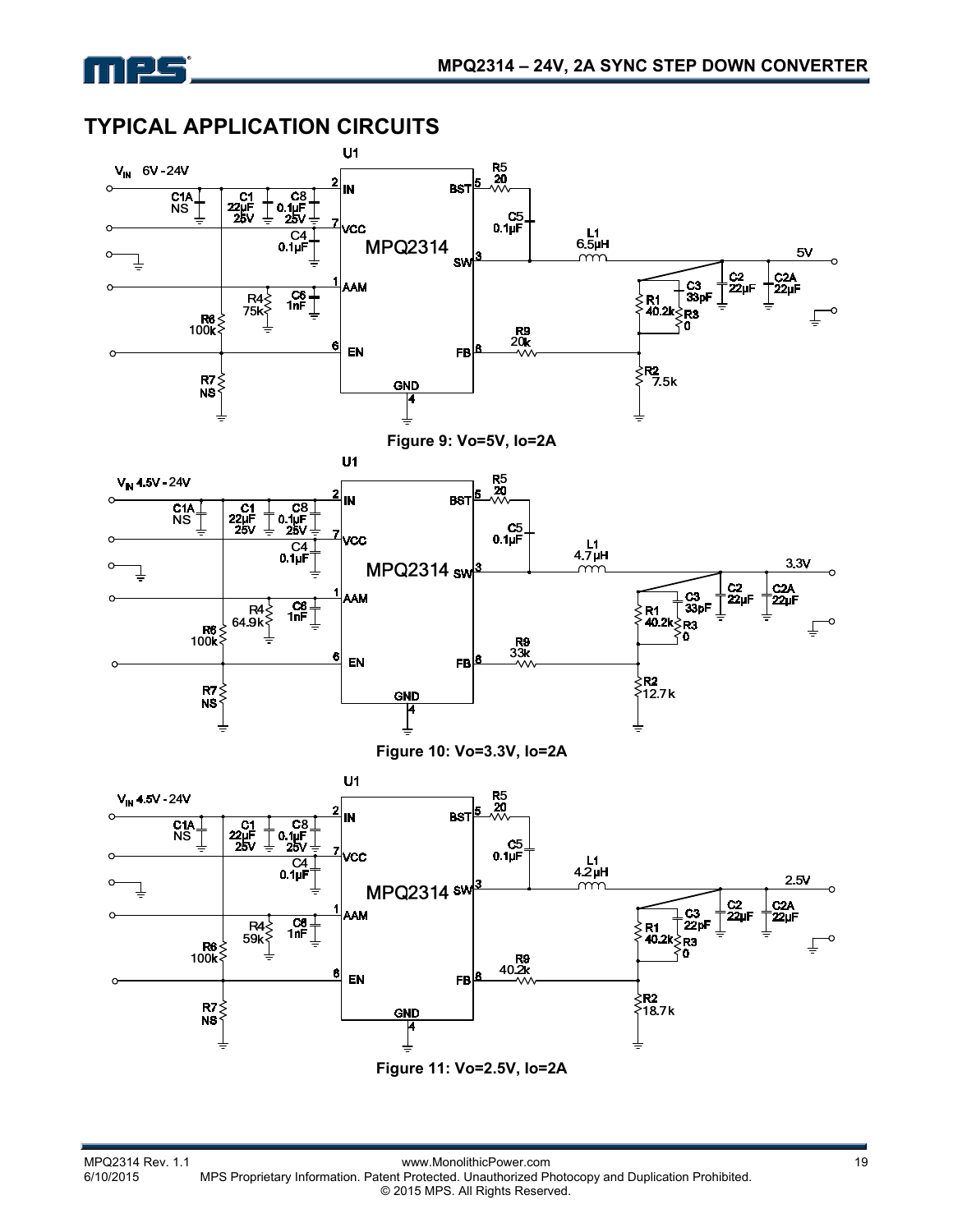